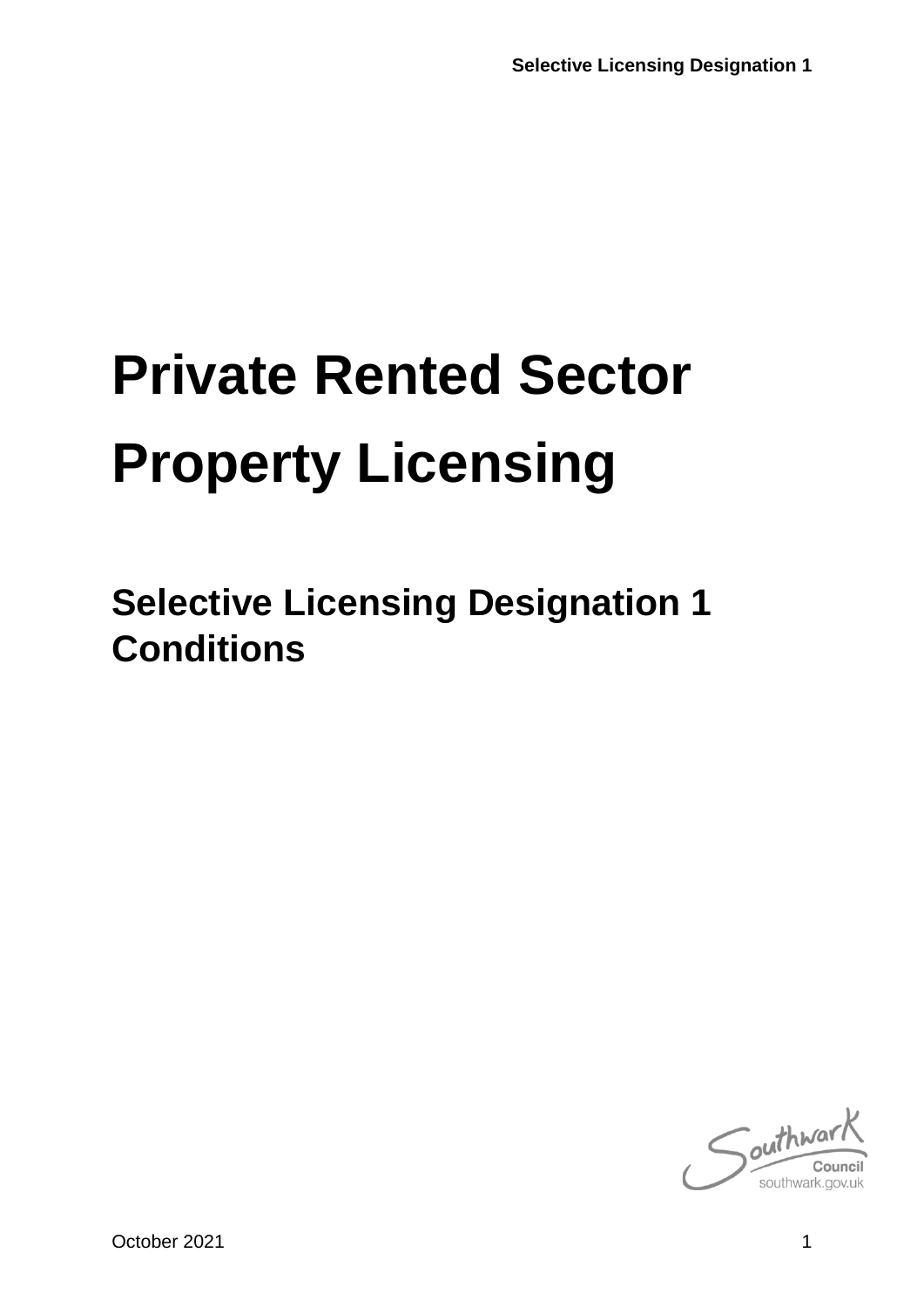## **For properties licensable under the selective licensing scheme in Champion Hill and Newington wards**

There are two types of conditions that can be applied, mandatory conditions and discretionary conditions which the council can set for the management, use, occupation, condition and contents of the HMO.

The mandatory conditions are prescribed by Schedule 4 Housing Act 2004 and The Licensing of Houses in Multiple Occupation (Mandatory Conditions of Licences) (England) Regulations 2018.

In some circumstances, where the council believes there are specific issues not covered in the standard conditions for a particular property additional or more specific conditions will be added.

The following are standard conditions that will be attached to each licence. The Licence Holder must comply with the following conditions throughout the duration of the licence:

## **1. General**

- 1.1 The Licence Holder must ensure that tenants are given a copy of the licence and that any subsequent tenants are given copies of the licence.
- 1.2 The address of the Licence Holder given on their application form shall be used as the address for the proper service of any letter, notice or other document between the London Borough of Southwark Property Licensing Team and the Licence Holder. It is the Licence Holder's responsibility to ensure that all reasonable steps are taken to collect and act upon any letter, notice or other document sent to that address on a regular basis.
- 1.3 The Licence Holder must notify the Council of any managing agent that they employ in relation to the property within 14 days of having employed the agent.
- 1.4 No other persons other than the Licence Holder or the named agent (that the Licence Holder has notified to the Council) can collect and receive rental monies from the tenant(s) at this property. These monies can be passed onto any third parties if required.
- 1.5 If the Licence Holder is not the manager of the property it is their responsibility to ensure that the manager complies with all the conditions of the licence.
- 1.6 Every habitable room in the property must have acceptable natural daylight and ventilation. An area of glazing which is equivalent to at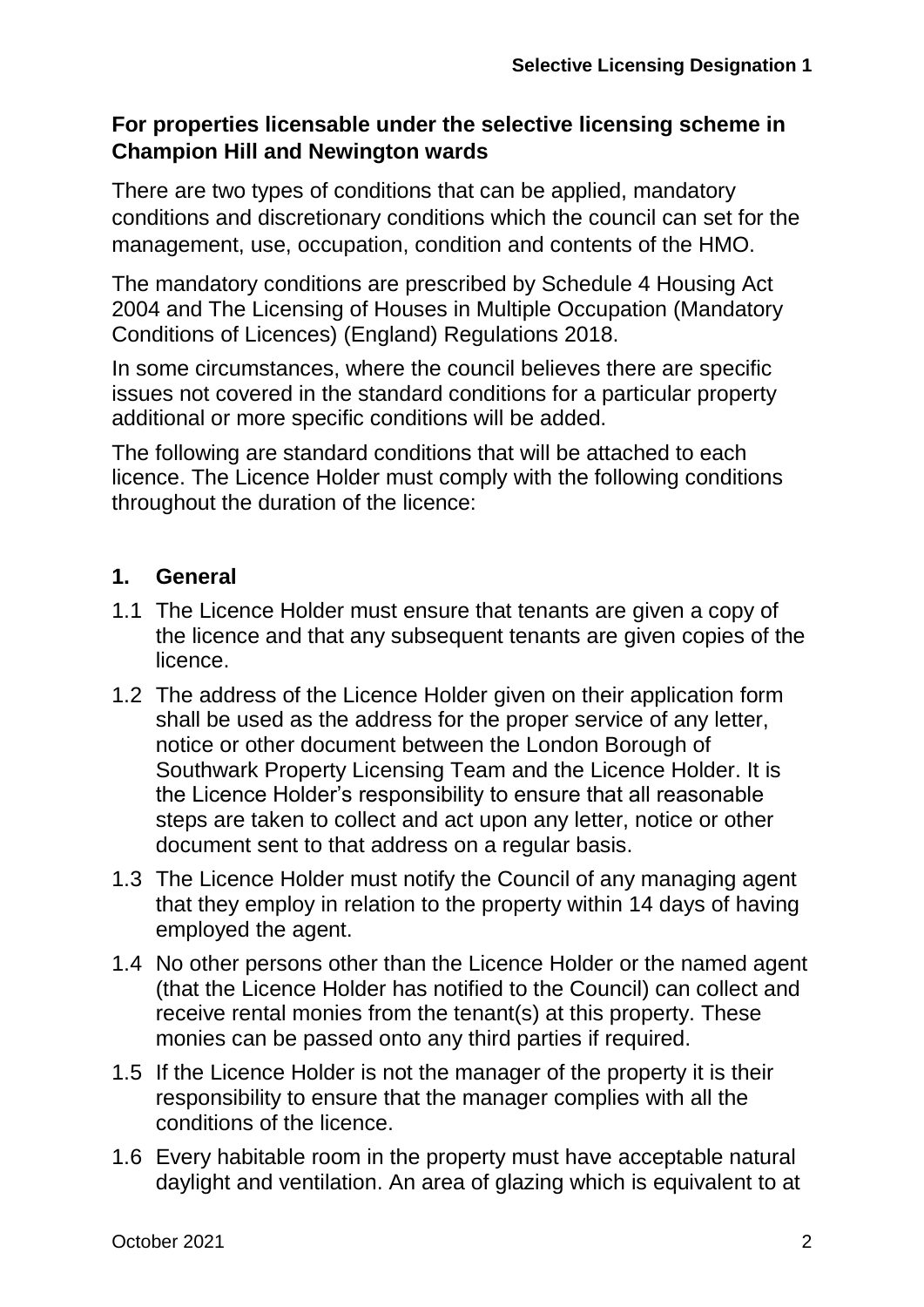least 10% of the internal floor space of each habitable room must be provided. An area of openable glazing (for ventilation) which is equivalent to at least 5% of the internal floor space of each habitable room must be provided.

- 1.7 Where the Licence Holder is in control of property with an Energy Performance Certificate (EPC) Rating of less than 'E'.
- 1.8 The Licence Holder shall within twelve months of the licence being issued carry out the works detailed on the EPC for the property to improve the energy efficiency of the property to achieve an EPC rating of 'E' or above
- 1.9 OR

within three months of the licence being issued register a valid exemption on the national exemptions register -

**[Guidance](https://www.gov.uk/government/publications/private-rented-sector-minimum-energy-efficiency-standard-exemptions)** 

#### **[Register](https://prsregister.beis.gov.uk/NdsBeisUi/used-service-before)**

Where there is a lack of compliance, enforcement will be under the The Energy Efficiency (Private Rented Property) (England and Wales) Regulations 2015 and The Energy Efficiency (Private Rented Property) (England and Wales) (Amendment) Regulations 2019.

(discretionary condition).

- 1.10Provide, in writing, to the tenants, the name, address and telephone number of the person managing the house.
- 1.11The Licence Holder shall give a written declaration that they shall provide to each current and future occupant with the name, address and telephone number of the landlord's appointed local out of hours contact, who will respond to emergency situations outside normal business hours, and be able to attend or arrange for a contractor to attend the property to deal with any emergencies within 24 hours of notification. A copy of these details shall be forwarded to the Council on demand.
- 1.12The Licence Holder shall ensure that their tenants can access and obtain readings of the utility meters (gas, electricity and water, as applicable) for the house at reasonable times (no less than the delivery frequency of the utility bills) during the course of the tenancy and a final reading at the termination of the tenancy.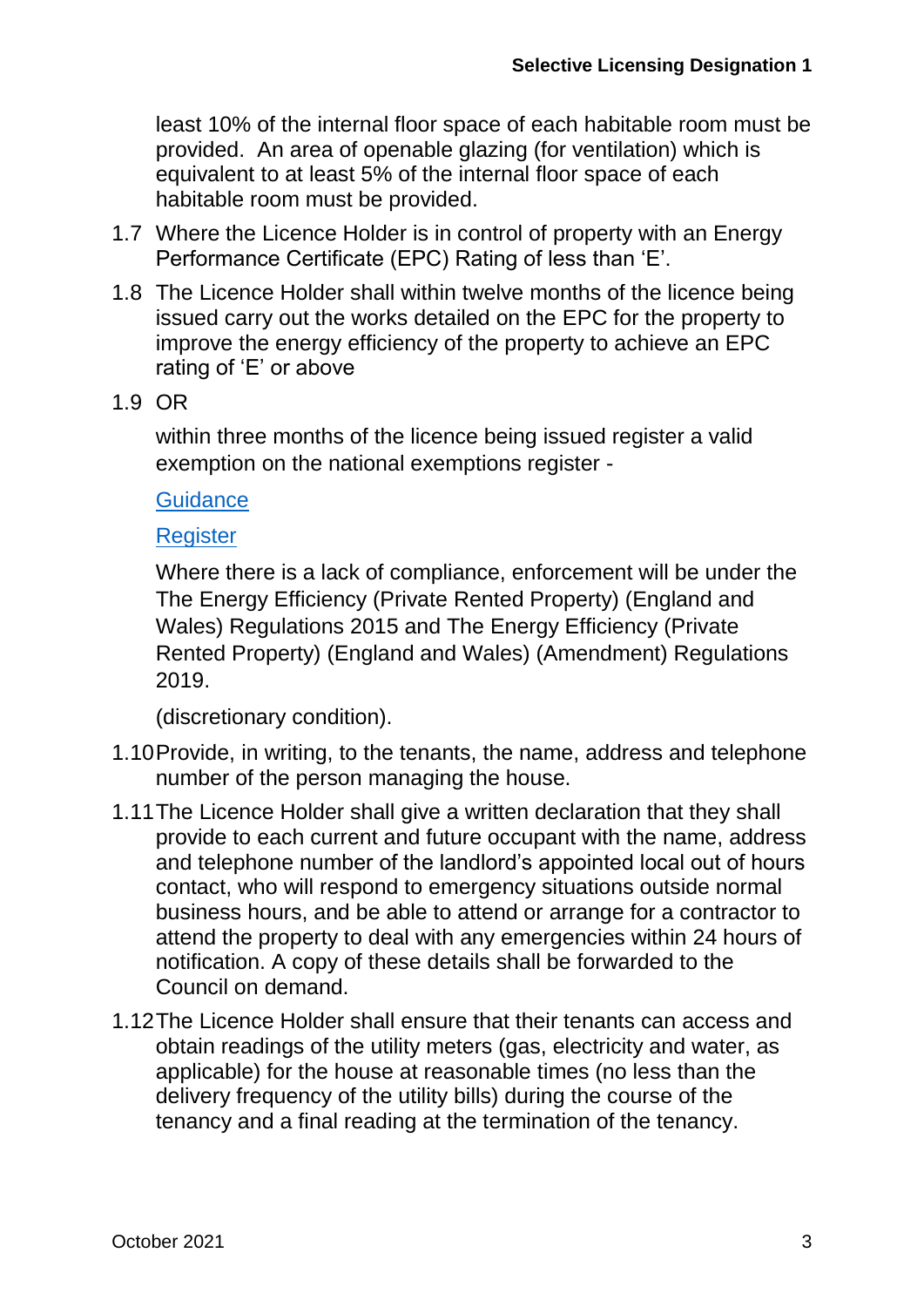1.13The Licence Holder shall not unreasonably cause the supply of water, gas (where provided) and electricity to house to be interrupted, where these supplies is under their control.

# **2. Gas Safety**

- 2.1 If gas is supplied to the property, a valid Gas Safe gas safety certificate must be available, on request, at any time. The gas safety certificate must relate to the whole gas installation and include all gas appliances. It must demonstrate that all appliances have been serviced and safety checked within the previous twelve months. Any defects noted on the certificate must be promptly rectified (*mandatory condition*).
- 2.2 The Licence Holder is required to ensure that any carbon monoxide detector that is installed is kept in working order. The Licence Holder must supply to the authority, on demand, a declaration by them as to the condition and positioning of such alarms (*discretionary condition*).

# **3. Electrical Safety**

- 3.1 The Licence Holder shall ensure that every electrical installation in the house is in proper working order and safe for continued use. The Licence Holder shall supply the London Borough of Southwark, within seven days of demand, a written declaration or appropriate certification as to the safety of the electrical installation(s) in the house. Only approved Electrical contractors are to be permitted to carry out inspections of electrical installations or remedial works. Any necessary remedial works identified by such contractors shall be undertaken within a reasonable time period. The Licence Holder must, within seven days of inspection, provide the London Borough of Southwark with a copy of such inspection reports. The Licence Holder shall inform the London Borough of Southwark upon completion of such works.
- 3.2 A valid Portable Appliance Testing (PAT) record must be available, on request, at any time, for all electrical appliances provided in the property by the licence holder. PAT tests should be carried out by a competent person every twelve months as often as recommended for the type of appliance with records kept for at least five years. Any necessary maintenance or repair work must be undertaken by a competent electrical engineer in accordance with Part P of the Building Regulations. Copies of all maintenance records and PAT testing must be provided to the Council on request (discretionary condition). Any necessary maintenance or repair work required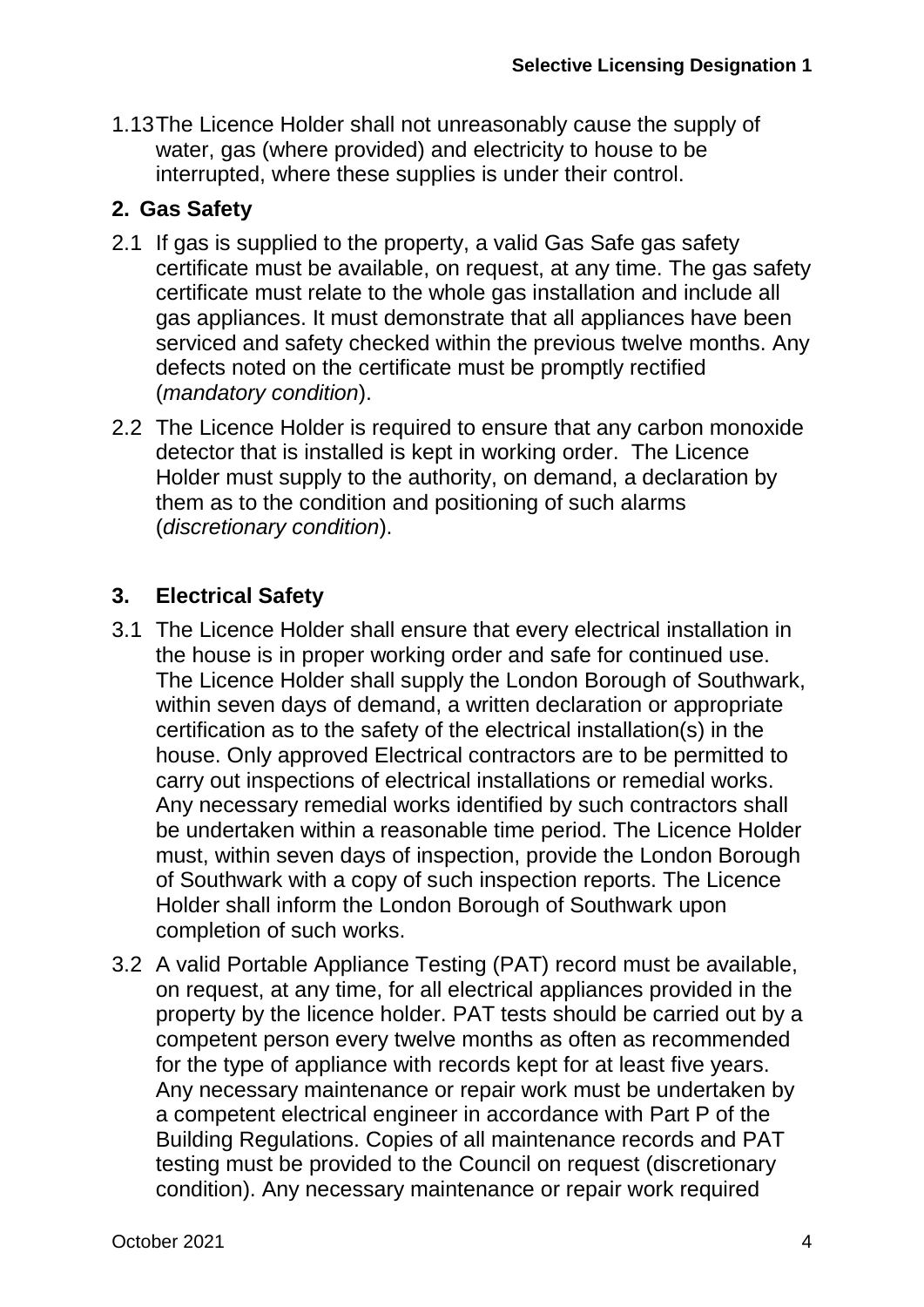following a failed PAT test must be undertaken by a competent electrical engineer in accordance with Part P of the Building Regulations.

#### **4. Furniture**

4.1 The Licence Holder is required to keep furniture made available by them in the house in a safe condition and must supply the authority, on demand, with a declaration by them as to the safety of such furniture *(mandatory condition).* All upholstered furniture and mattresses supplied by the licence holder shall comply with the requirements of The Furniture and Furnishings (Fire) (Safety) Regulations 1988 and bear the permanent labelling required by the regulations. For guidance see [Business Companion.](http://www.businesscompanion.info/en/quick-guides/product-safety/goods-in-rented-accommodation)

#### **5. Fire Precautions**

5.1 The Licence Holder is required to ensure that smoke alarms are installed in the property and are kept in proper working order. The Licence Holder must supply to the authority, on demand, a declaration by them as to the condition and positioning of such alarms.

#### **6. Tenancy Matters**

- 6.1 The Licence Holder shall supply the occupiers of the property with a written statement of the terms on which they occupy the property (*mandatory condition*), details of the arrangements in place to deal with repair issues and emergency issues and a copy of this licence and its conditions. Copies of the written statement of terms must be provided to the Council within 7 days upon demand.
- 6.2 The Licence Holder shall ensure that only they or the named agent (that the Licence Holder has notified to the Council) create new tenancies or licences to occupy this property whilst this licence is in force. Copies of any new written terms of tenancies or licences must be provided to the Council within 28 days upon demand.
- 6.3 The Licence Holder shall not knowingly cause or permit any person who has previously applied for a property licence in respect of the property and has either:
	- (a) been found not to be a Fit and Proper person, or
	- (b) been made subject to a Banning Order under the Housing and Planning Act 2016

to have control or management of the property, or to carry out or arrange any repair, improvement or other building works at the property (*discretionary condition*).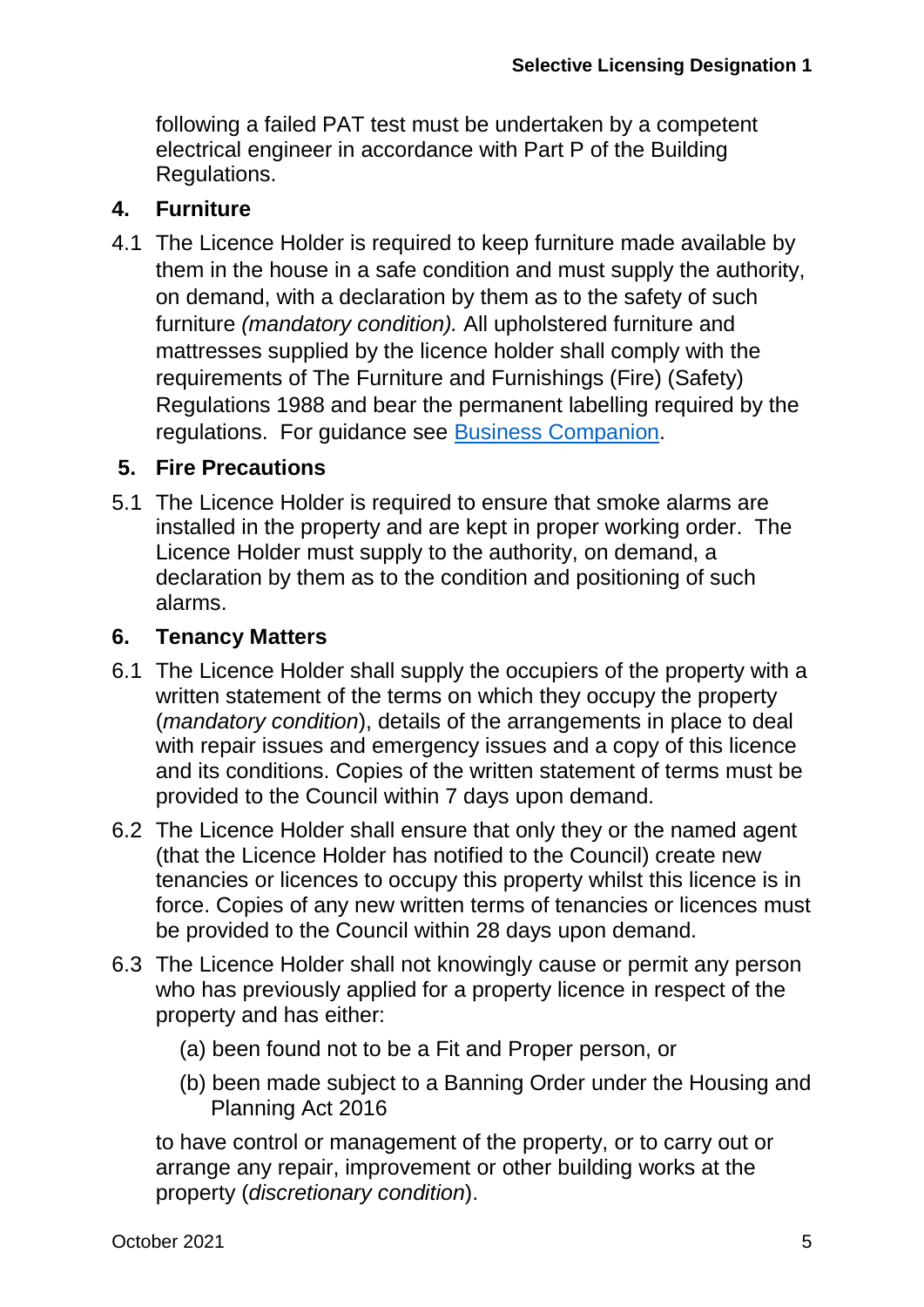6.4 The Licence Holder shall obtain references from persons who wish to occupy the property, or a part of the property, before entering into any tenancy or licence or other agreement with them to occupy the property. No new occupiers shall be allowed to occupy the property if they are unable to provide suitable references.

(References should be as a minimum, checks to ensure the tenants identity, whether they have the right to rent a property [more details [here\]](https://www.gov.uk/check-tenant-right-to-rent-documents/who-to-check), their ability to pay rent and their past tenant history.) The Licence Holder must retain all references obtained for occupiers for the duration of this licence and provide copies to the Council within 28 days on demand.

- 6.5 The Licence Holder shall carry out adequate checks and obtain satisfactory proof that occupiers belong to a single household. Evidence of this must be retained for the duration of licence. This evidence must be provided to the Council within 28 days on demand.
- 6.6 Where the standard local authority waste collection schemes do not suffice, the Licence Holder must arrange for private collections of waste from the property.
- 6.7 The Licence Holder must ensure that any deposit taken under an assured shorthold tenancy is protected by placing it in an authorised tenancy deposit scheme. The tenant must be given the prescribed information about the scheme. The Licence Holder must ensure compliance with the requirements of the scheme and the operation of Part 6 in Chapter 4, Housing Act 2004 within the statutory time limit (currently 30 days). A copy of the prescribed information given must be provided to the Authority within 28 days on demand.

#### **7. Fit and Proper Person**

7.1 If the Licence Holder becomes aware that they or any other person involved in the management of the property have received a conviction, caution, informal warning or reprimand in respect of any offence as detailed in the Licence application form, they must notify the Council in writing within 14 days of the information coming to their attention.

#### **8. Changes in the use and layout of the Property**

8.1 No changes must be made to the use, layout or maximum occupancy level of the property without the Council's prior written consent.

#### **9. Council Standards for Licensable Properties**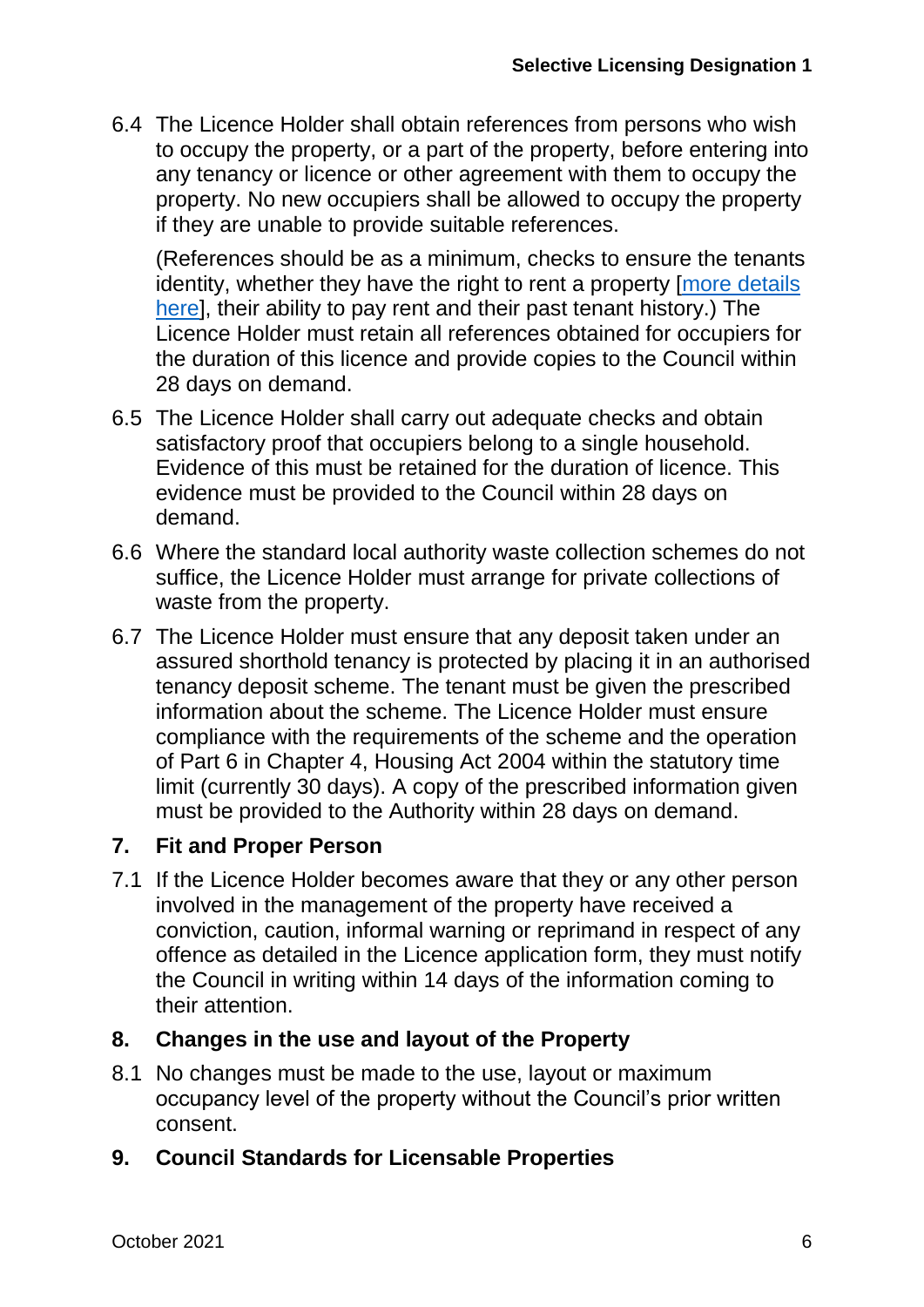- 9.1 The maximum occupancy for this property is **one household OR two people in two households***.*
- 9.2 The terms of these conditions are unique to this property and cannot be applied to any other property.
- 9.3 For the purposes of this licence, any occupier is regarded as one person, regardless of age.

## **10. Access to Utility Meters**

10.1The licence holder shall ensure that their tenants can access and obtain readings of the utility meters (gas, electricity and water, as applicable) for the house at reasonable times (no less than the delivery frequency of the utility bills) during the course of the tenancy and a final reading at the termination of the tenancy. Furthermore, the licence holder shall supply to the tenant a written document describing the location of the utility meters (gas, electricity and water, as applicable) and the access arrangements for the meters.

## **11. Anti-Social Behaviour**

11.1The Licence Holder shall take reasonable and practicable steps to prevent or reduce anti-social behaviour by persons occupying or visiting the flat/ house and to this end shall:

Report all incidences of anti-social behaviour to the appropriate authority, for example the police or the Council.

11.2 Each new tenancy agreement shall include provisions relating to forfeiture of the property in the event of a breach of the tenancy agreement terms in the following circumstances:

"That the tenant or someone living in, or visiting the premises has been guilty of conduct which is, or is likely to cause a nuisance or annoyance to neighbours; or, that a person residing or visiting the premises has been convicted of using the premises, or allowing it to be used for immoral or illegal purposes or has committed an arrestable offence in, or in the locality of the licensed premises."

For the avoidance of doubt conduct causing a nuisance includes noise nuisance.

A further condition shall be added to the tenancy agreement that requires the tenant to obtain written permission to sub-let the property.

The Government have produced a [model template for an Assured](https://www.gov.uk/government/publications/model-agreement-for-a-shorthold-assured-tenancy)  [Shorthold Tenancy](https://www.gov.uk/government/publications/model-agreement-for-a-shorthold-assured-tenancy)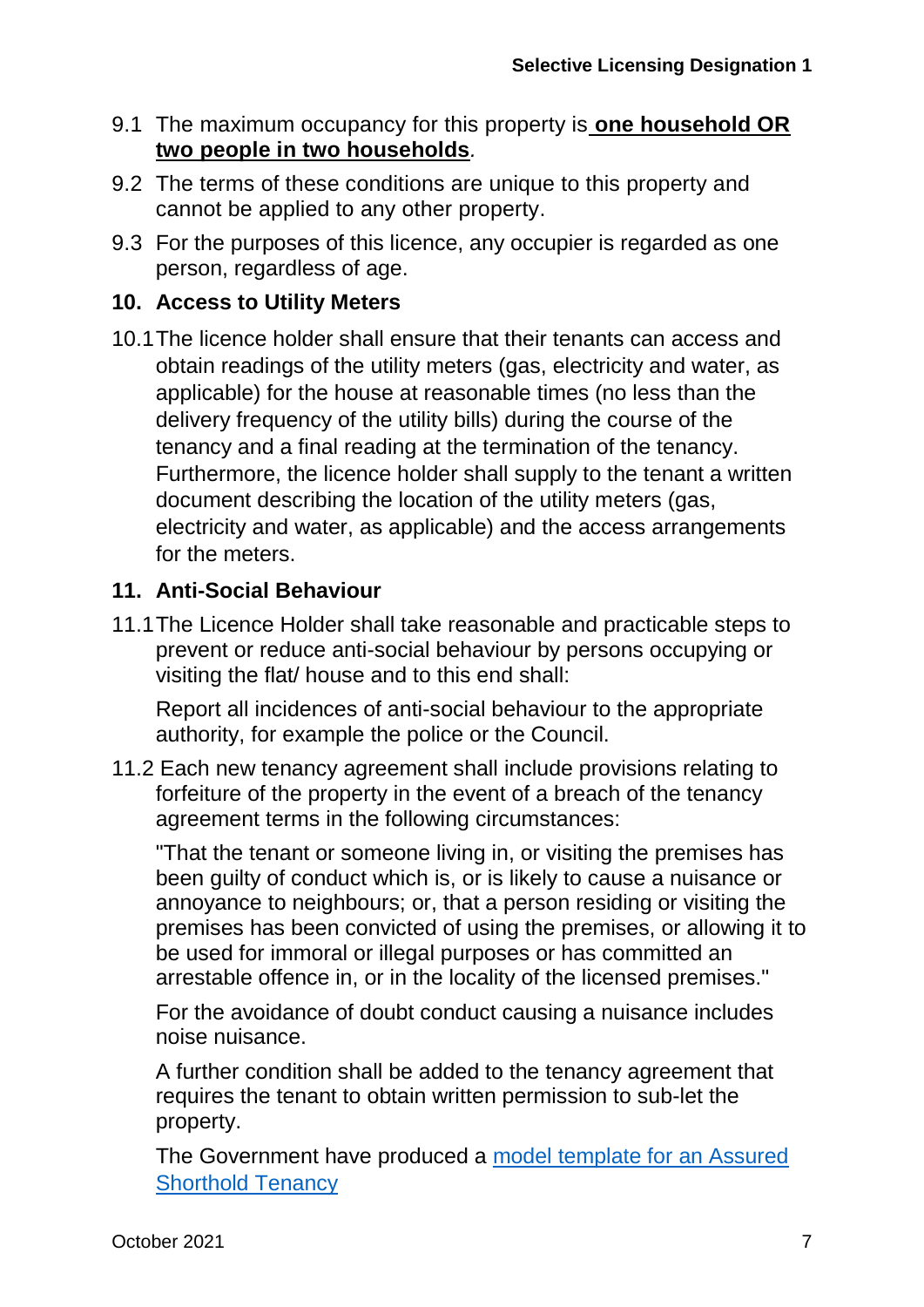- 11.3Following any complaints or incidents of anti-social behaviour (as defined in Housing Act 2004, Section 57(5)) arising from their property and being caused by their tenants or tenants' visitors the Licence Holder shall investigate and take legal advice where necessary. Depending on the severity of the incident or where there are 2 or more corroborated incidents of ASB the license holder shall either send a written warning to the perpetrator or take formal action to evict the tenants.
- 11.4If the Licence Holder is informed by the Authority, Police or other organisation that any occupiers have entered into a Community Resolution; or have been issued with an Acceptable Behaviour Contract; or a civil injunction has been obtained against the occupiers; or if the occupiers have been prosecuted in relation to ASB, the Licence Holder must either visit the house within 7 days of being notified or ensure that it is visited by the person managing the house. During the visit, the Licence Holder must ensure that the occupiers are provided with a warning letter advising them (amongst other things) that their behaviour is not acceptable, that they are responsible for the conduct of their visitors, the impact on the victims and local community, and of the consequences of its continuation.

Any letters, emails, legal notices or other documents relating to ASB, which are sent or received by the Licence Holder, or the agent on behalf of the Licence Holder, must be copied and kept for 5 years by the Licence Holder.

11.5Where the Licence Holder has reasonable grounds to suspect that the ASB involves criminal activity the Licence Holder must ensure that the appropriate authorities are informed.

The Licence Holder shall co-operate with the Police and Authority in resolving ASB in any licensed property under their control. Such cooperation includes attending or being represented at any case conferences or multiagency meetings and providing information to the Police or the Authority when requested.

Any correspondence, letters and records kept in accordance with these conditions must be provided by the Licence Holder to the Authority within 28 days on demand.

# **12. Security**

12.1Ensure adequate security arrangements are in place to prevent unauthorised access to the premises. This includes: